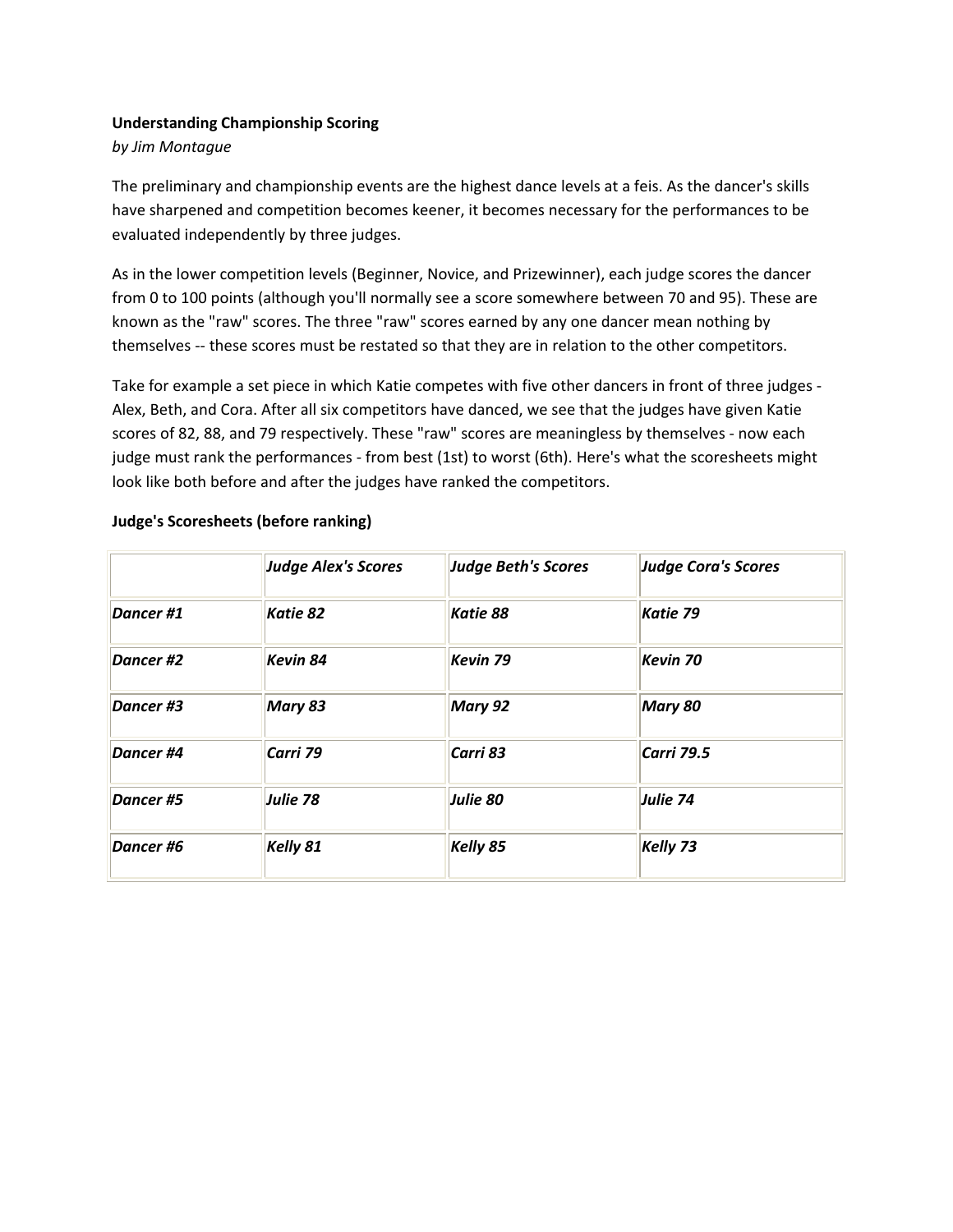### **Judge's Scoresheets (after ranking)**

|           | <b>Judge Alex's Scores</b> | <b>Judge Beth's Scores</b> | <b>Judge Cora's Scores</b> |  |  |
|-----------|----------------------------|----------------------------|----------------------------|--|--|
| Dancer #1 | <b>Katie 82 - 3</b>        | <b>Katie 88 - 2</b>        | <b>Katie 79 - 3</b>        |  |  |
| Dancer #2 | <b>Kevin 84 - 1</b>        | <b>Kevin 79 - 6</b>        | <b>Kevin 70 - 6</b>        |  |  |
| Dancer #3 | <b>Mary 83 - 2</b>         | <b>Mary 92 - 1</b>         | <b>Mary 80 - 1</b>         |  |  |
| Dancer #4 | Carri 79 - 5               | Carri 83 - 4               | Carri 79.5 - 2             |  |  |
| Dancer #5 | Julie 78 - 6               | <b>Julie 80 - 5</b>        | Julie 74 - 4               |  |  |
| Dancer #6 | <b>Kelly 81 - 4</b>        | <b>Kelly 85 - 3</b>        | <b>Kelly 73 - 5</b>        |  |  |

Off the subject a bit - we see Judge Cora gave Carri a raw score of 79.5. Indeed, when she initially scored, she gave Carri only a 79, but upon review, discovered that it would result in a tie with Katie... but she liked Carri's dancing better (for whatever reason). So she a 1/2 after her 79 (instead of making it an 80 where she'd then have "tie" problems with Mary, whom she liked the best). People shouldn't have a problem when they see half points added to the "raw" scores. Judges are just doing their job ‐ a feis doesn't pay a judge simply to tie everyone.

The next step in championship tabulation is to convert these rankings to "Irish points". Understand that the rankings are converted, not the "raw" scores. A table of the Irish point conversions is shown at the end of this article... you may want to clip it out to keep in your purse or wallet. Each 1st place ranking receives 100 points, 2nd place gets 75, 3rd gets 65 and so on. Kindly note that in larger competitions like the Oireachtas, only the top 50 dancers are ranked ‐ the 51st dancer and beyond receive no Irish points.

After this conversion, the Irish points from each judge are added for each dancer. The dancer with the most (Irish) points is the winner, the second most Irish points is awarded second place and so on. In Katie's reel example above, the final results are as follows:

When reviewing Katie's "marks", we see that she took overall third place with 205 overall points. A 2nd and two 3rds gave her a third overall in this case. She was very close to Kevin... only one point away from second place.

When we review the overall field, we find pretty consistent rankings except with Kevin/Judge Alex. All the judges ranked the dancers within a place or two of each other and there should be no doubt that Mary "won"... that's what we like to see. But we have to wonder what Alex saw in Kevin's performance (scoring him the best) that the other two judges didn't see (both giving him last place).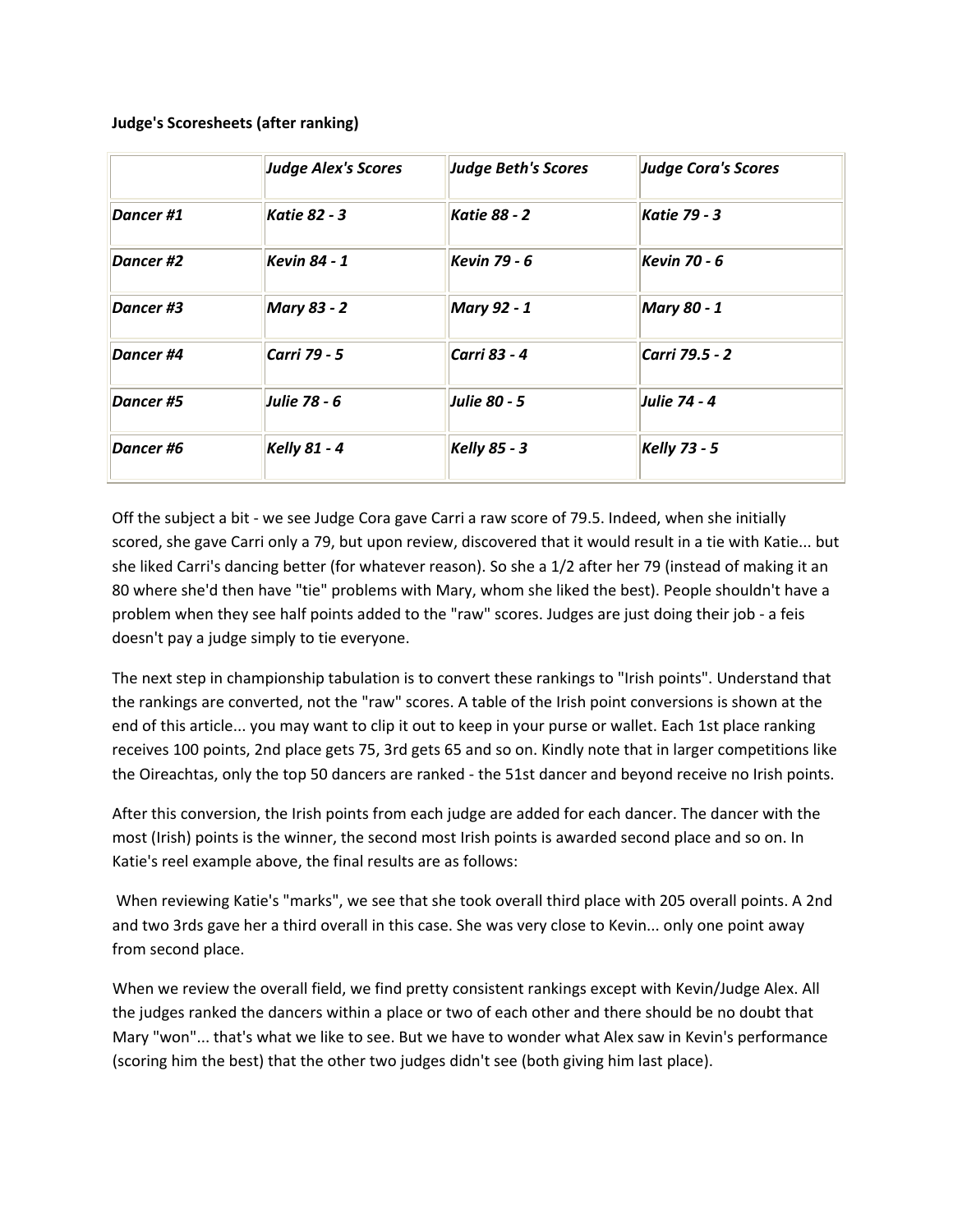I included Kevin's scores in this example to show the strength of one judge's 1st place ranking... the 25 point difference between a judge's first and second place is a lot to make up. But for both consistent and inconsistent judges is the reason a feis will hire three judges... to smooth things out; to make things more fair when it comes to somewhat subjective scoring.

In the above example, I used only one dance being scored. Local feisanna have each competitor perform two dances in front of the same panel of judges. As this is normally the case, I should mention how the judges score the results. Then, each judge adds their two dances together to arrive at the dancer's "raw" score. The judge now ranks from the combined scores and converts to Irish points as discussed above. Of course, at the Oireachtas, Nationals, etc. when there is a separate panel of judges each time, each dance will be scored separately and then Irish points added together to determine recalls and/or final results.

If you're not thoroughly confused by now, perhaps when I mention how ties are handled, I'll put you over the edge. When ties occur after ranking the field, Irish points are determined by computing the average score for the places involved. For instance, in a two-way tie for 2nd, take the average Irish points awarded for 2nd and 3rd place and award both dancers 70 points [(75+65)/2 = 70]. If there were a three‐way tie for 3rd place, 60.33 Irish points would be awarded to each involved dancer  $[(65+60+56)/3 = 60.33]$ .

Not really a problem so far, but here's what makes it confusing... the Irish points are properly distributed but the rankings which follow the tie are not! Take this three‐way tie for 3rd, for example, in a field of seven competitors. The rankings that appear are 1st, 2nd, 3rd, 3rd, 3rd, 4th, and 5th! (rather than 1st, 2nd, 3rd, 3rd, 3rd, 6th, and 7th). The Irish points awarded are 100, 75, 60.33, 60.33, 60.33, 53, 50 respectively. The 5th place dancer receives only 7th place points!

When you have a whole bunch of ties in a large event like an Oireachtas, the dancer's "place" becomes meaningless, especially when the dancer receives 1st, 2nd, and 3rd places and "Your Marks" with the results that are purchased. However unfair it is on the surface, the reader of the results has to understand the disclaimer noted "Due to ties, you may not have placed as high as this report suggests!"

I understand that this method of determining "places" came from the North American teachers in order to qualify more kids for the Worlds. Think about it. Say An Coimisiún allowed the to 25% places from the Eastern Regional to qualify for the world competition. If an event had 100 entrants and there were 15 ties spread among the top 25 places, we could send 40 dancers to the worlds! Of course, this rule was changed three years ago when an exact number of qualifiers per certain number of entrants was spelled out.

Regardless, here's how to interpret those "disclaimed" results... simply go from the Irish points earned back to the conversion chart to determine approximately how many dancers placed ahead of you. For example, say a judge awards you 17th place but only 13.336 Irish points. When you look up 13 points, you'll see that some 37 dancers placed ahead of you (some 17th place, huh?).